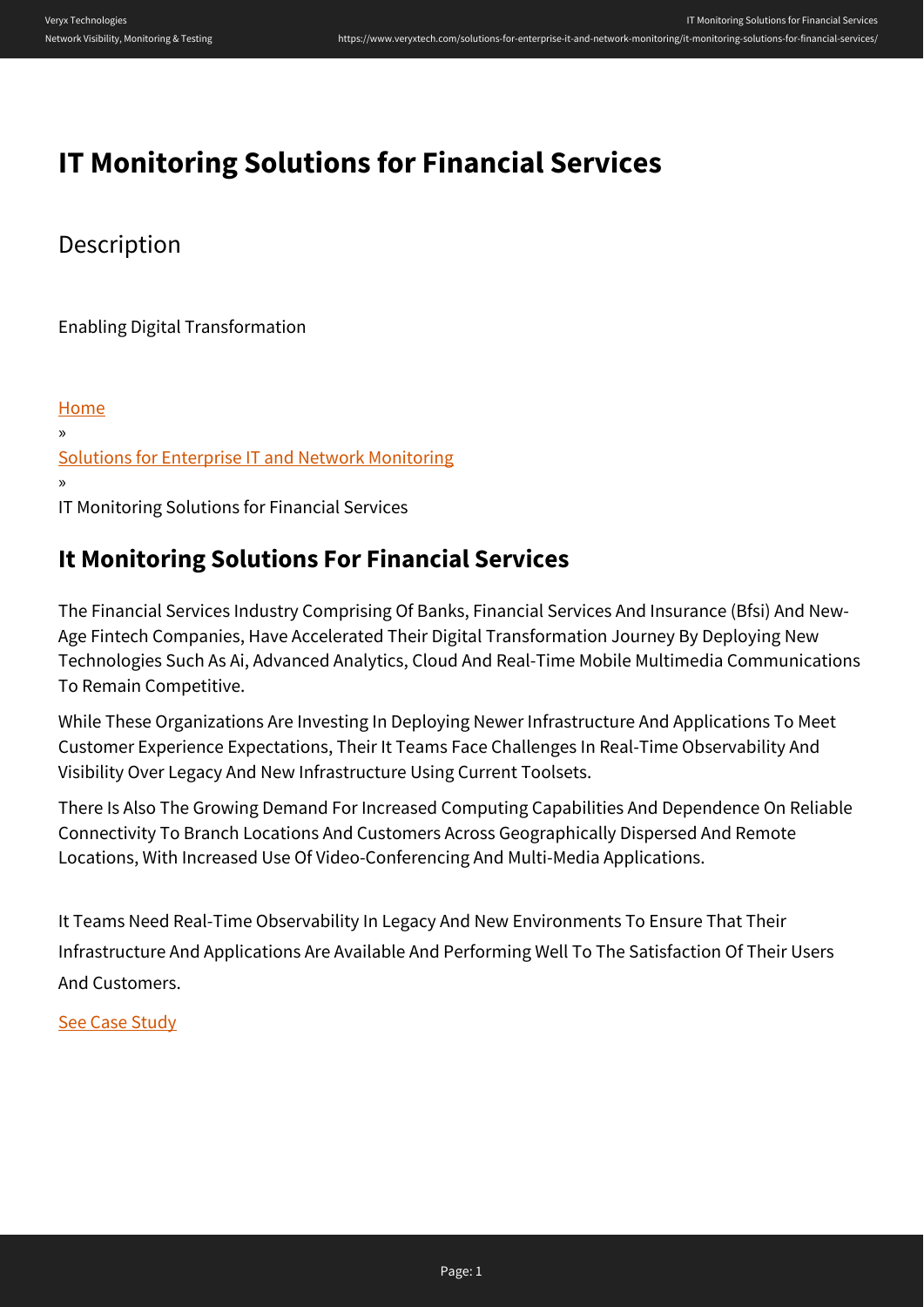### **Top It Challenges Faced By Financial Services Organization**



Effectiveness Of Current It Infrastructure

Next Generation Applications Increasingly Demand More Computing, Memory And Storage Along With Better Connectivity



Availability Of Time Critical Applications

Connectivity To Distributed Locations For Time Critical Applications Need To Be Closely Monitored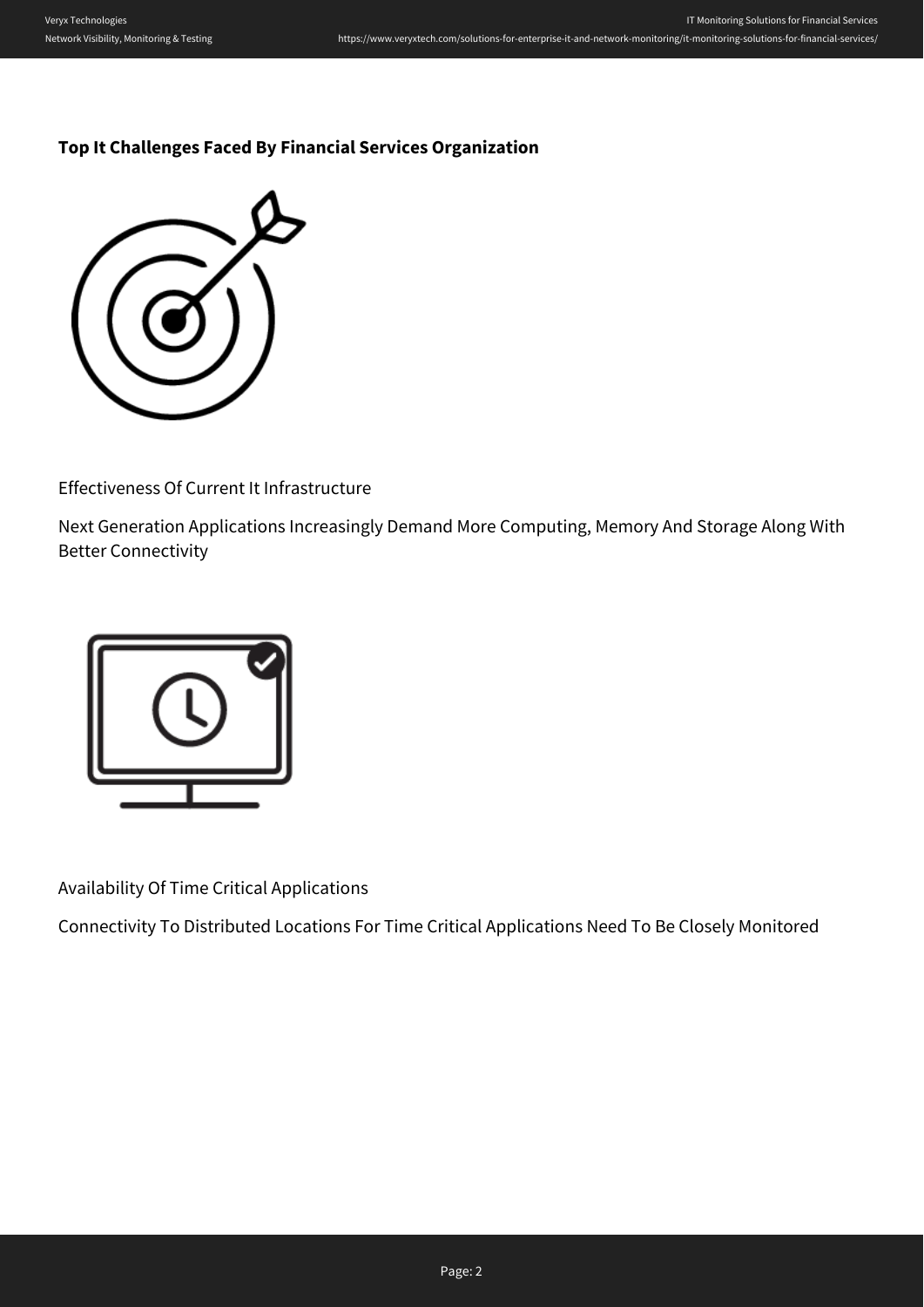

Increasing Capacity And Demand

Ineffective Tracking Of Capacity Utilization And Planning For Demand Could Result In Breakdowns And Poor Performance



Support For Remote And Dispersed Sites

Enabling Consistent Digital Experiences For Collaboration Regardless Of Location, Device Types, Connectivity Etc.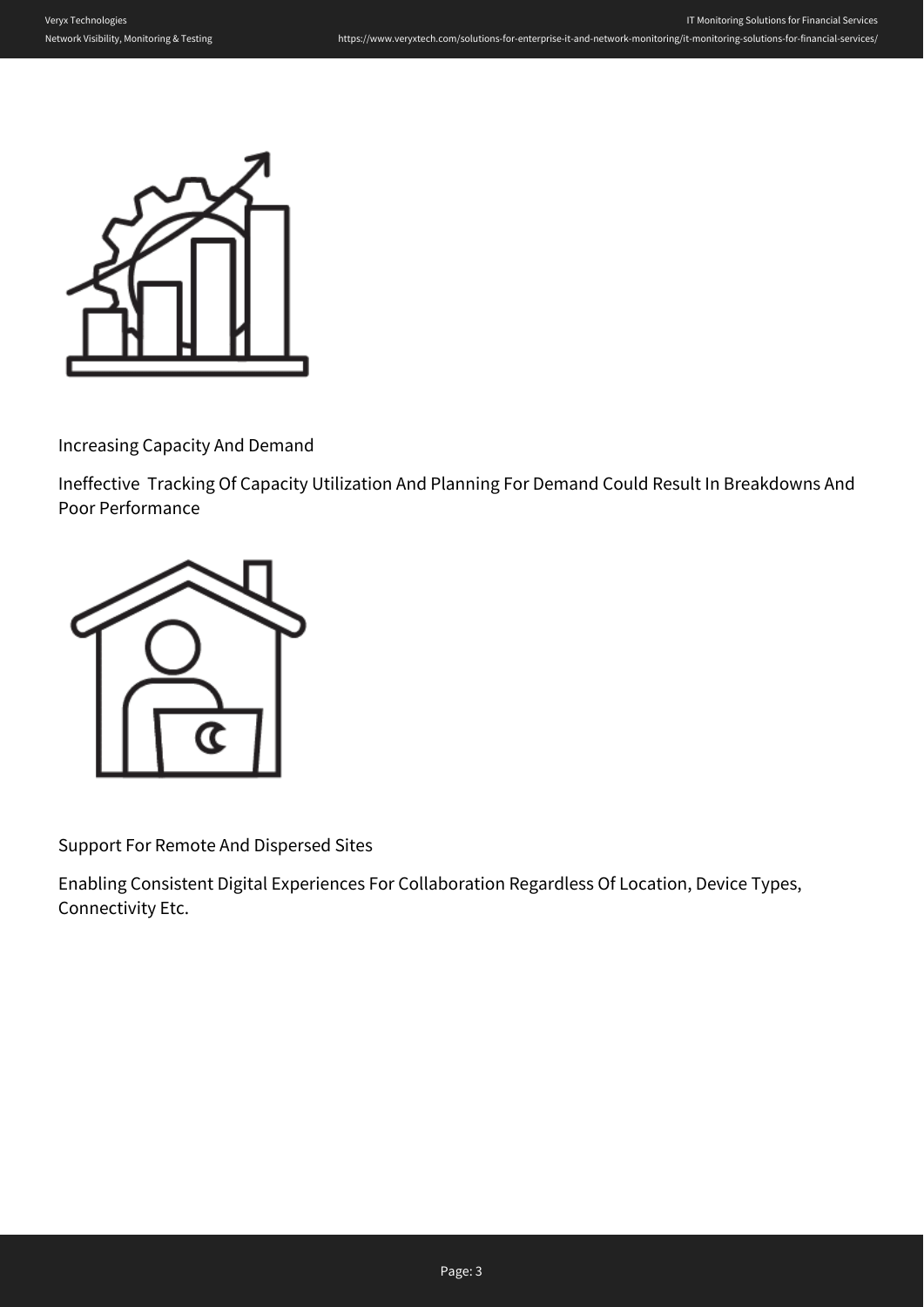

Increased Threats From Compromised Resources

It Resources Without Latest Security Patches Accessed From Less Secure Environments Can Prove Risky



Limitations Of Existing Tools

Multiple Vendor Specific Monitoring Systems And Legacy Tools Not Sufficiently Upto The Task

Veryx Cloudmon Itim And Ntm Enables Financial Services And Fintech Companies Overcome Challenges Related To It Infrastructure And Network Performance, Enabling Them To Ensure Superior Digital Experiences:

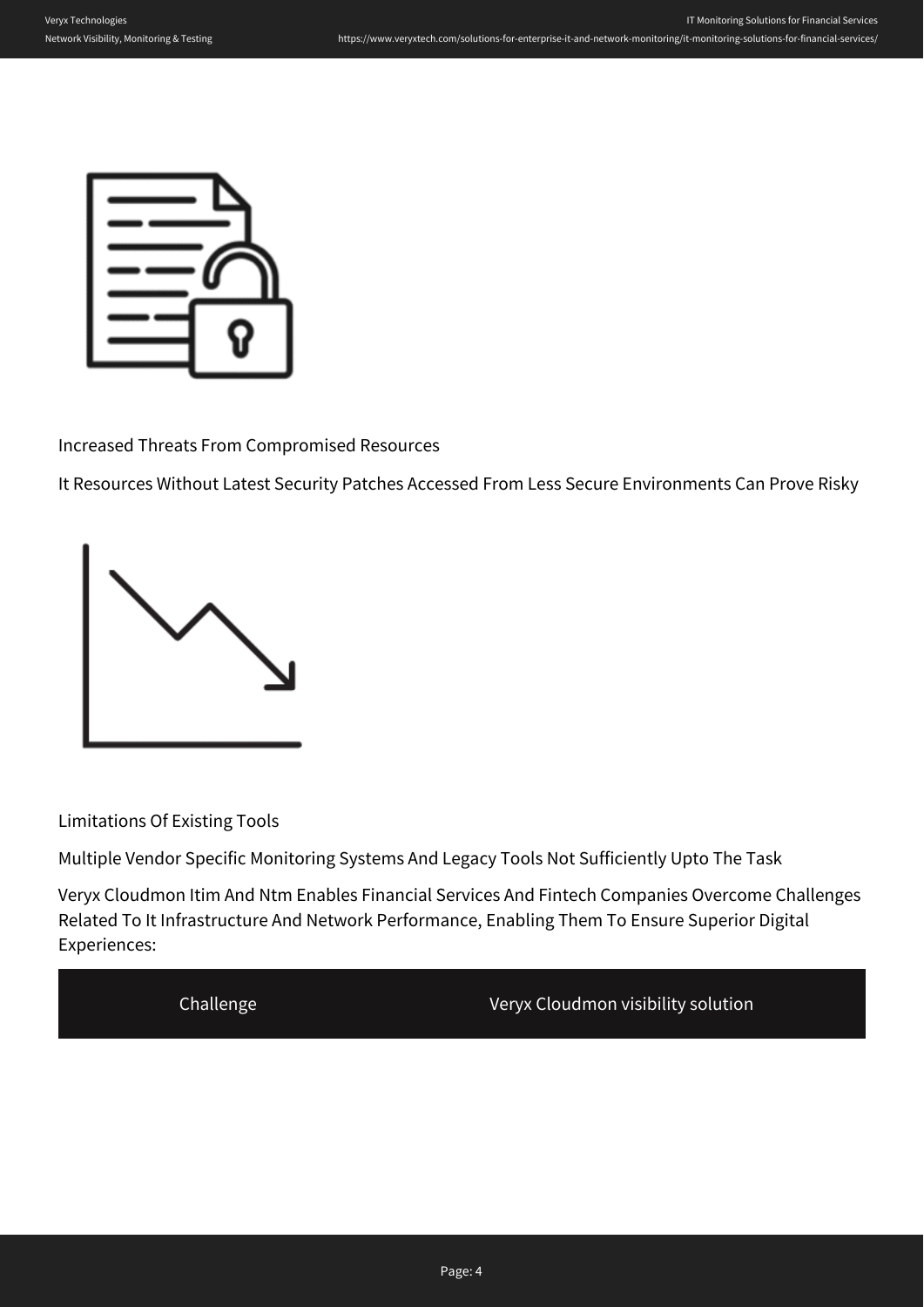| Effectiveness of IT infrastructure | Provides timely intelligent alerts for potential problems                       |
|------------------------------------|---------------------------------------------------------------------------------|
| Time critical applications         | Supports monitoring at high granularity for critical<br>applications            |
| Capacity and demand                | Provides reporting on utilization levels                                        |
| Remote site support                | Supports monitoring of remote devices for quick trouble-<br>shooting            |
| Threats from compromised resources | Provides visibility of threats from the network                                 |
| Limitations of existing toolsets   | Consolidates and provides a unified view of servers, networks<br>and end-points |
|                                    |                                                                                 |



Unified Visualization

Easily Administer It Infrastructure To Resolve Issues.